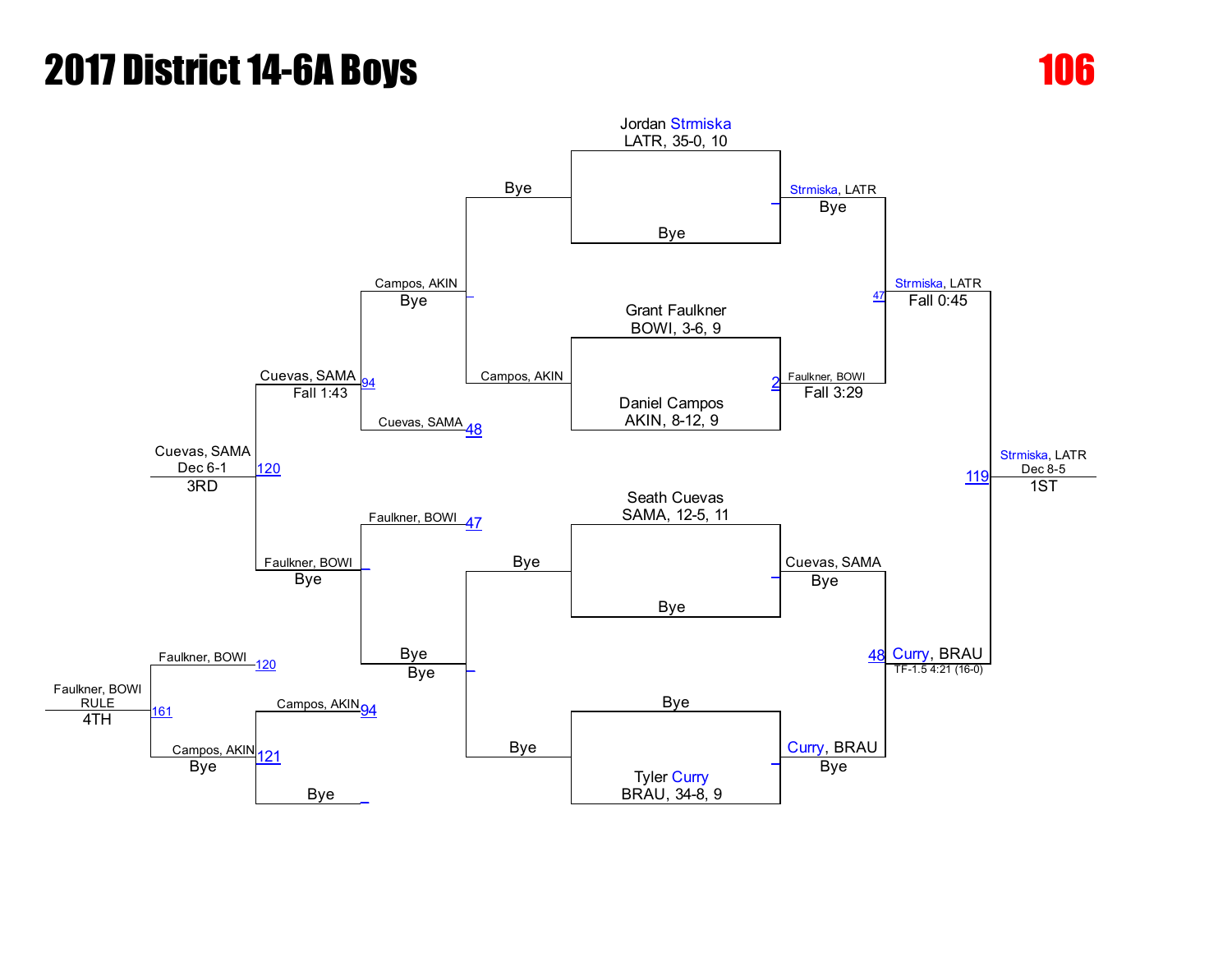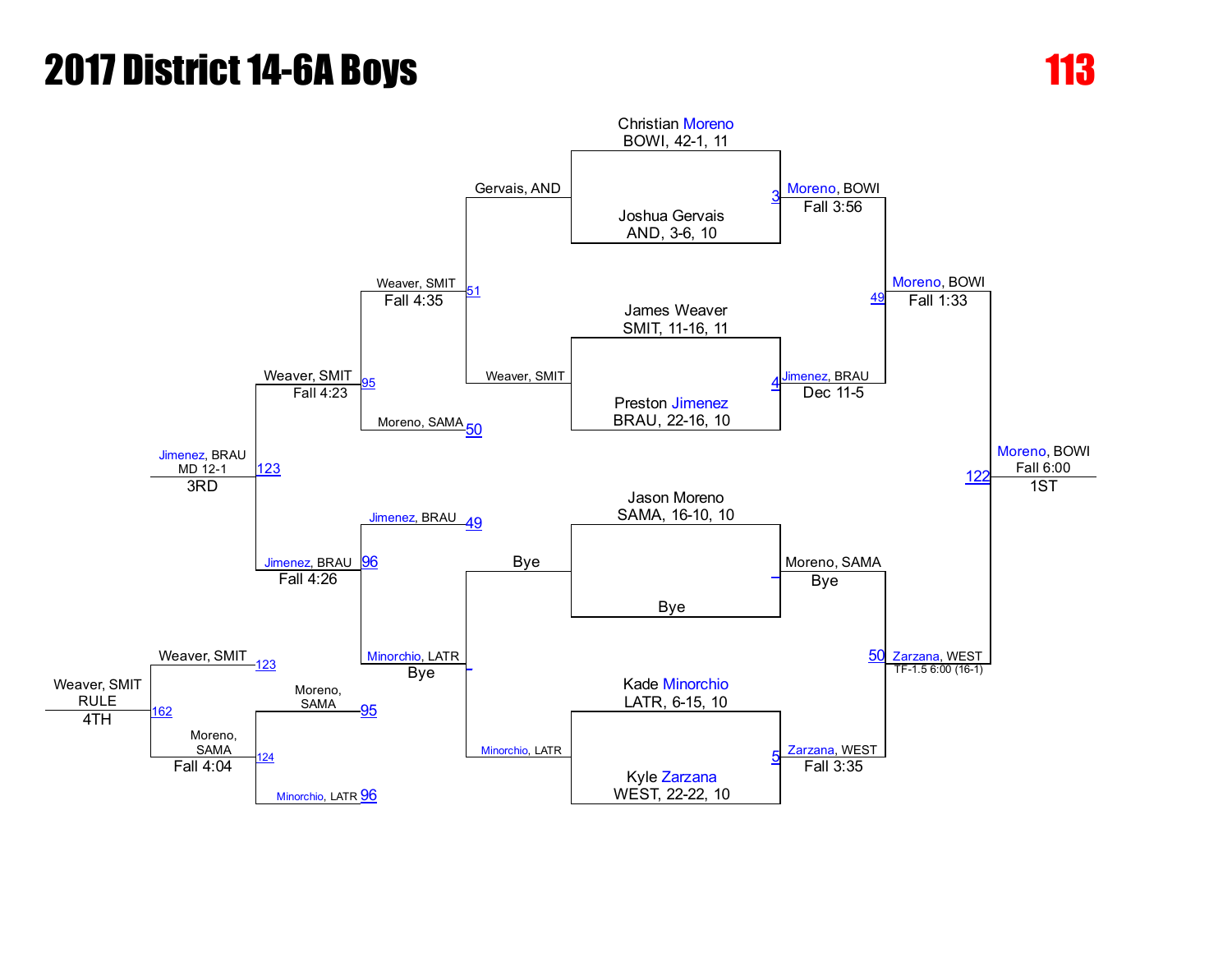## **2017 District 14-6A Boys 120 and 120 and 120 and 120 and 120 and 120 and 120 and 120 and 120 and 120 and 120 and 120 and 120 and 120 and 120 and 120 and 120 and 120 and 120 and 120 and 120 and 120 and 120 and 120 and 120**

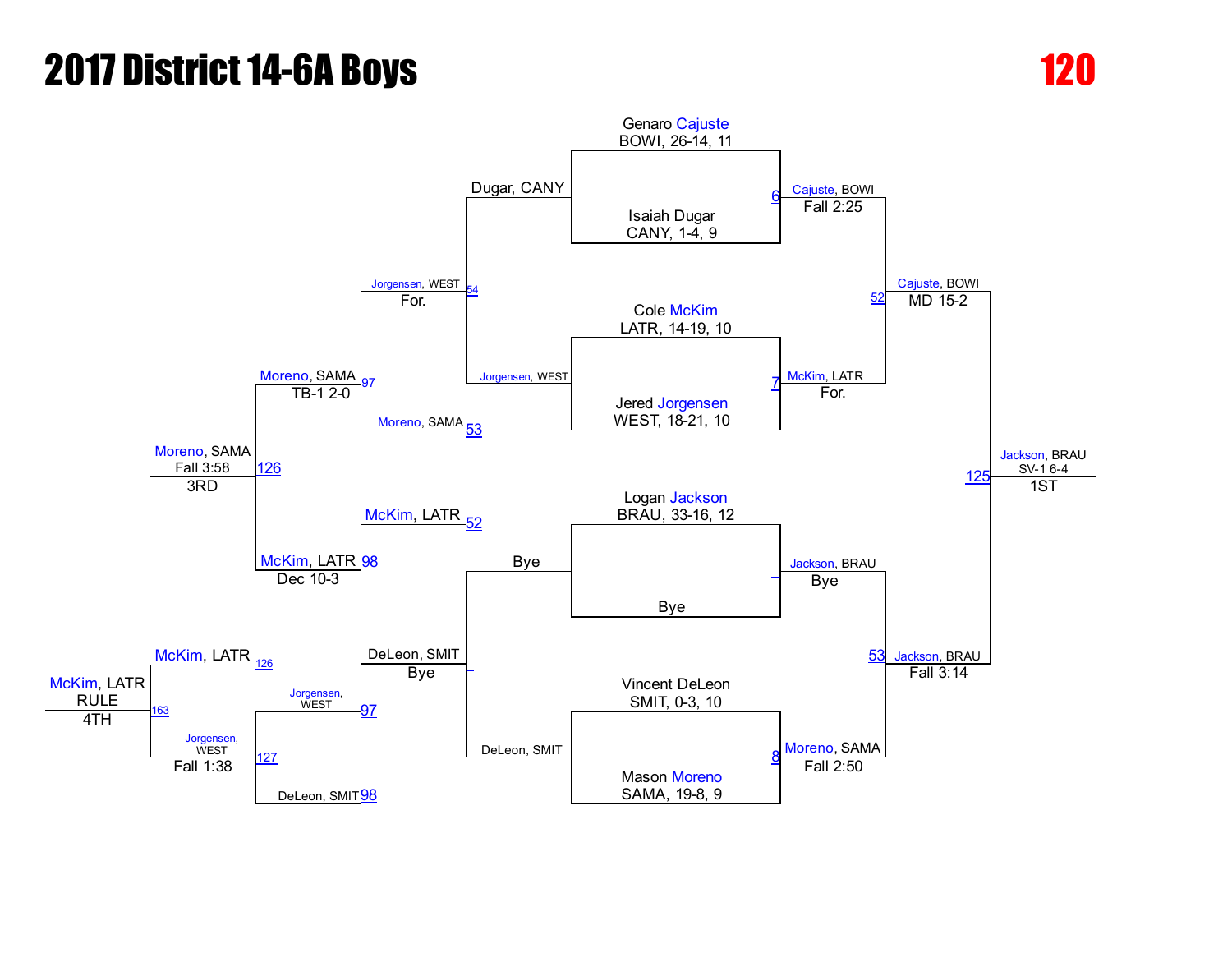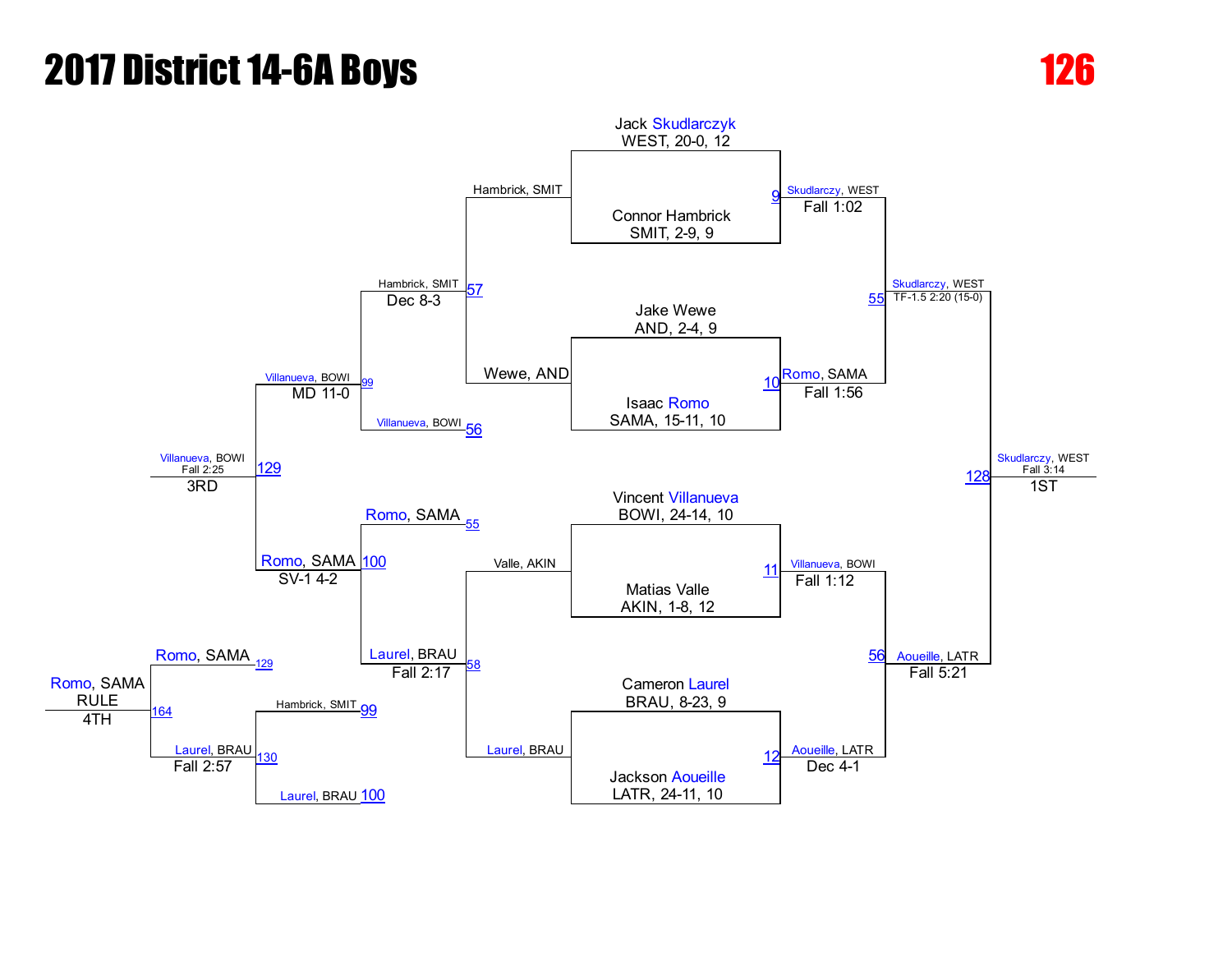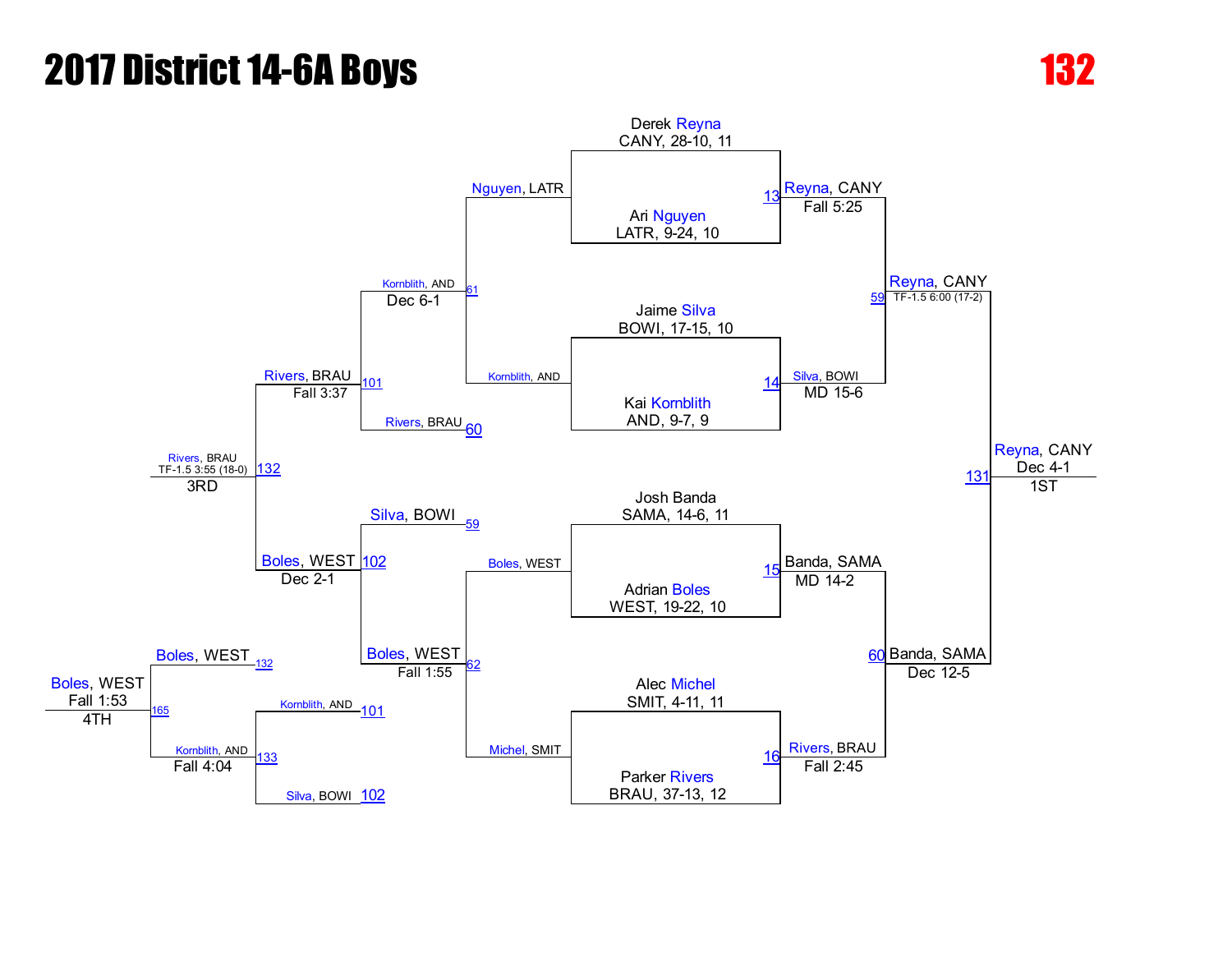

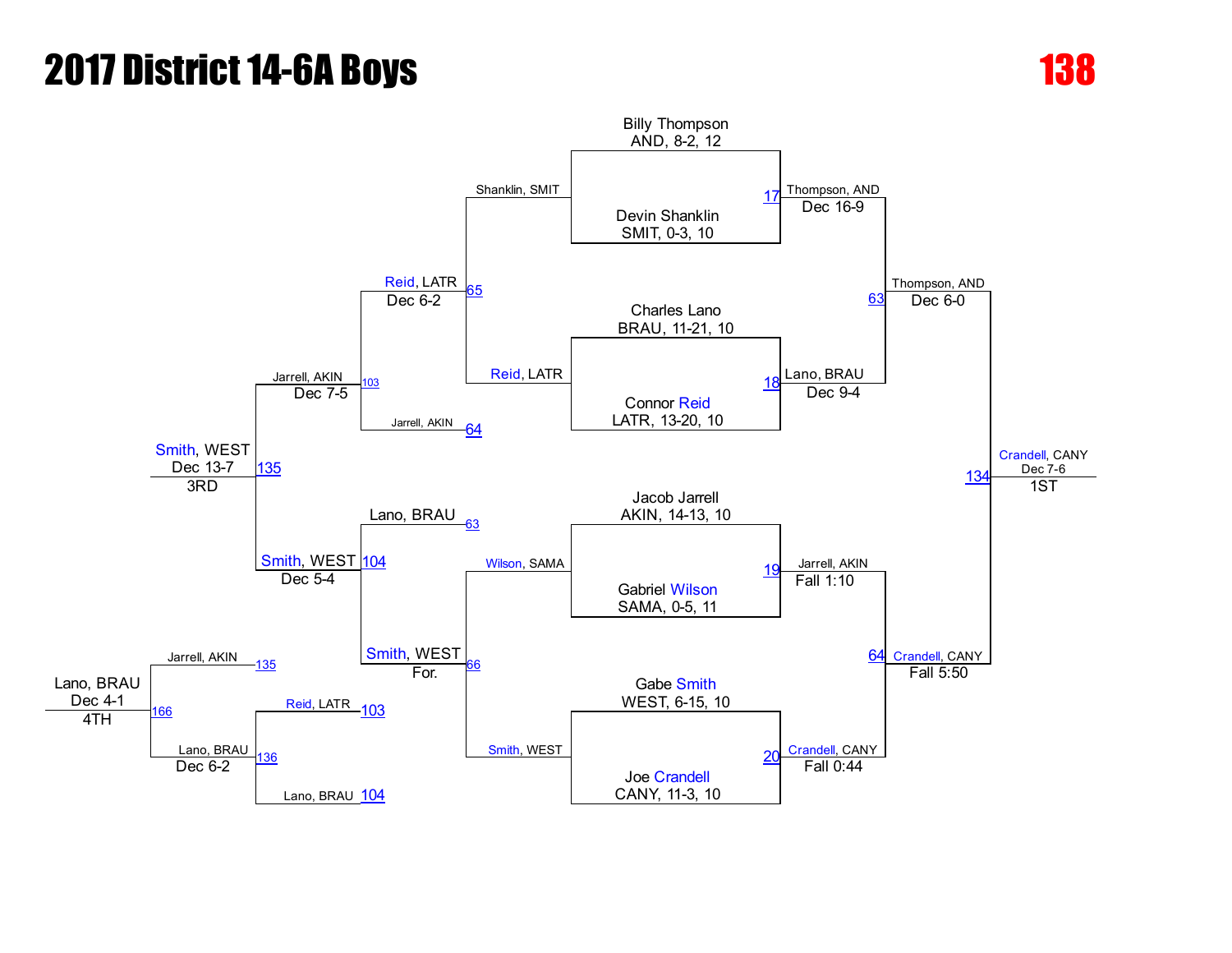

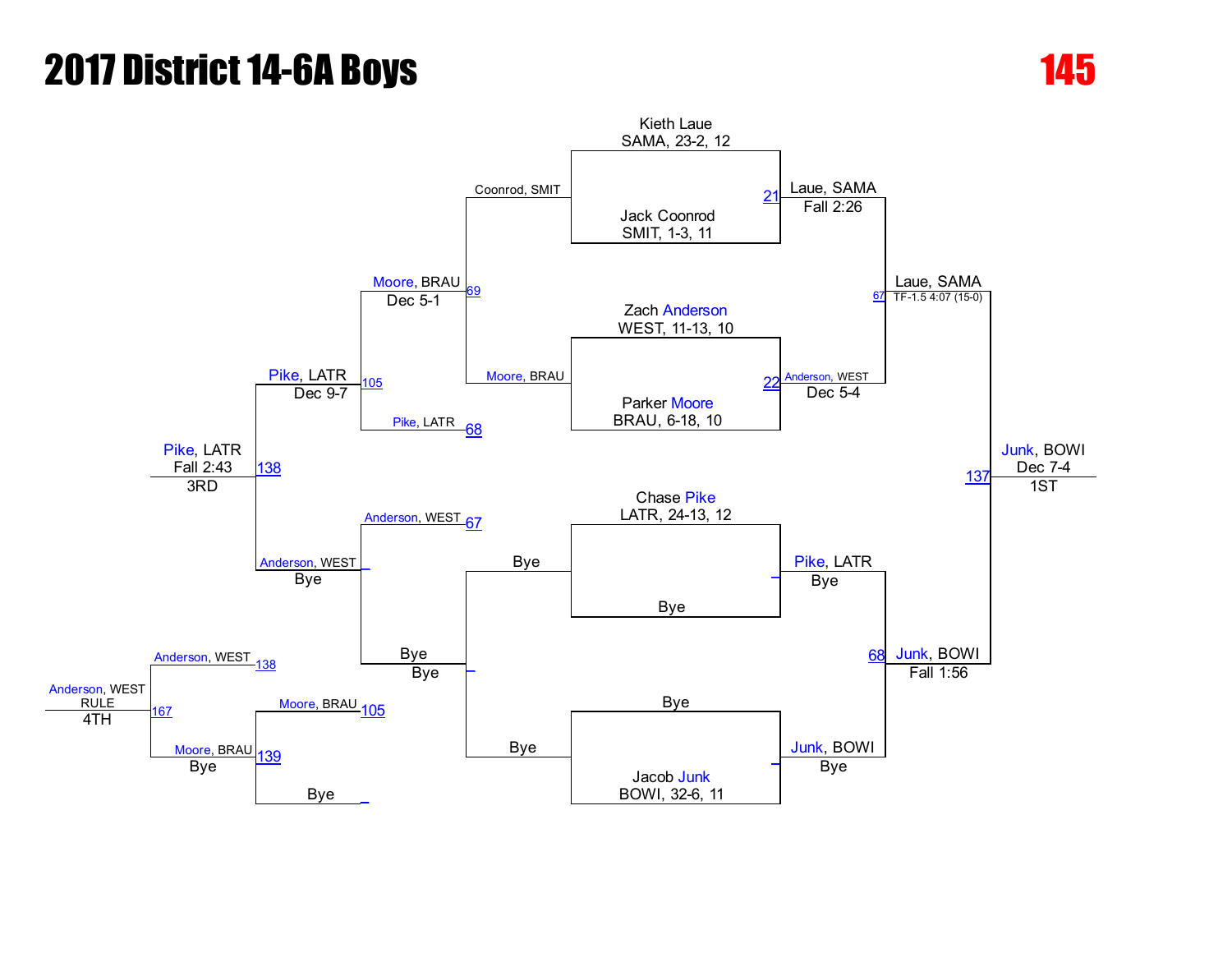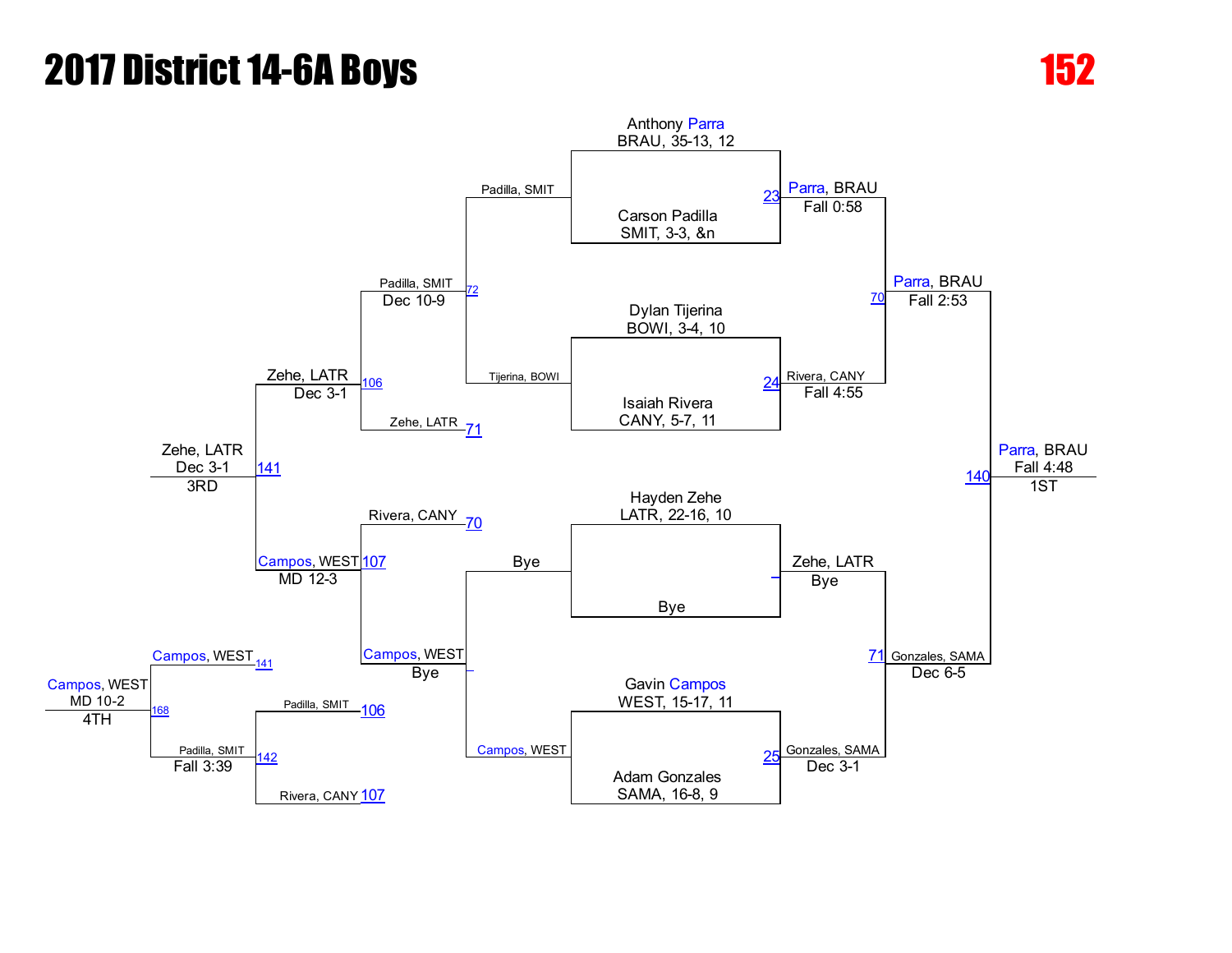

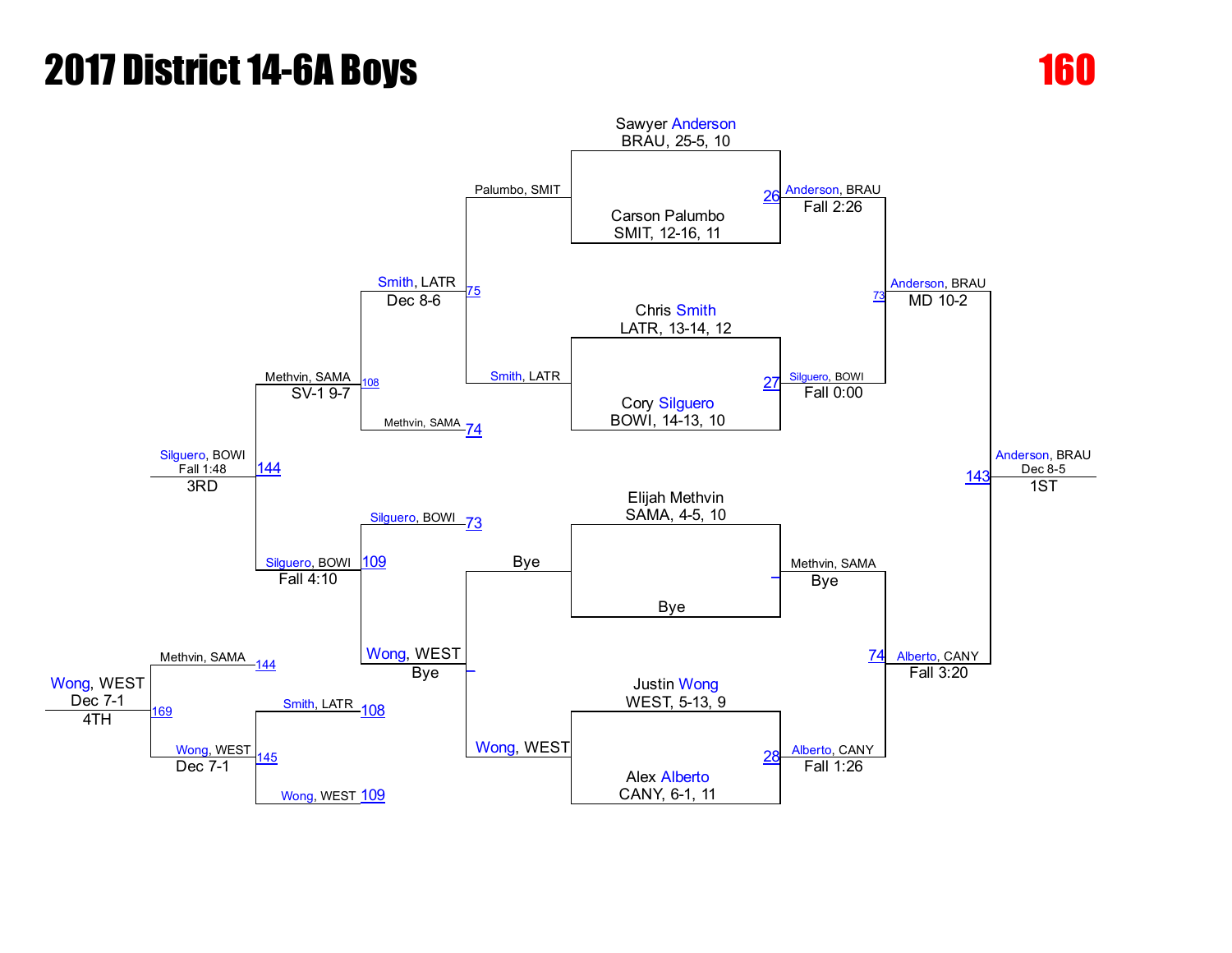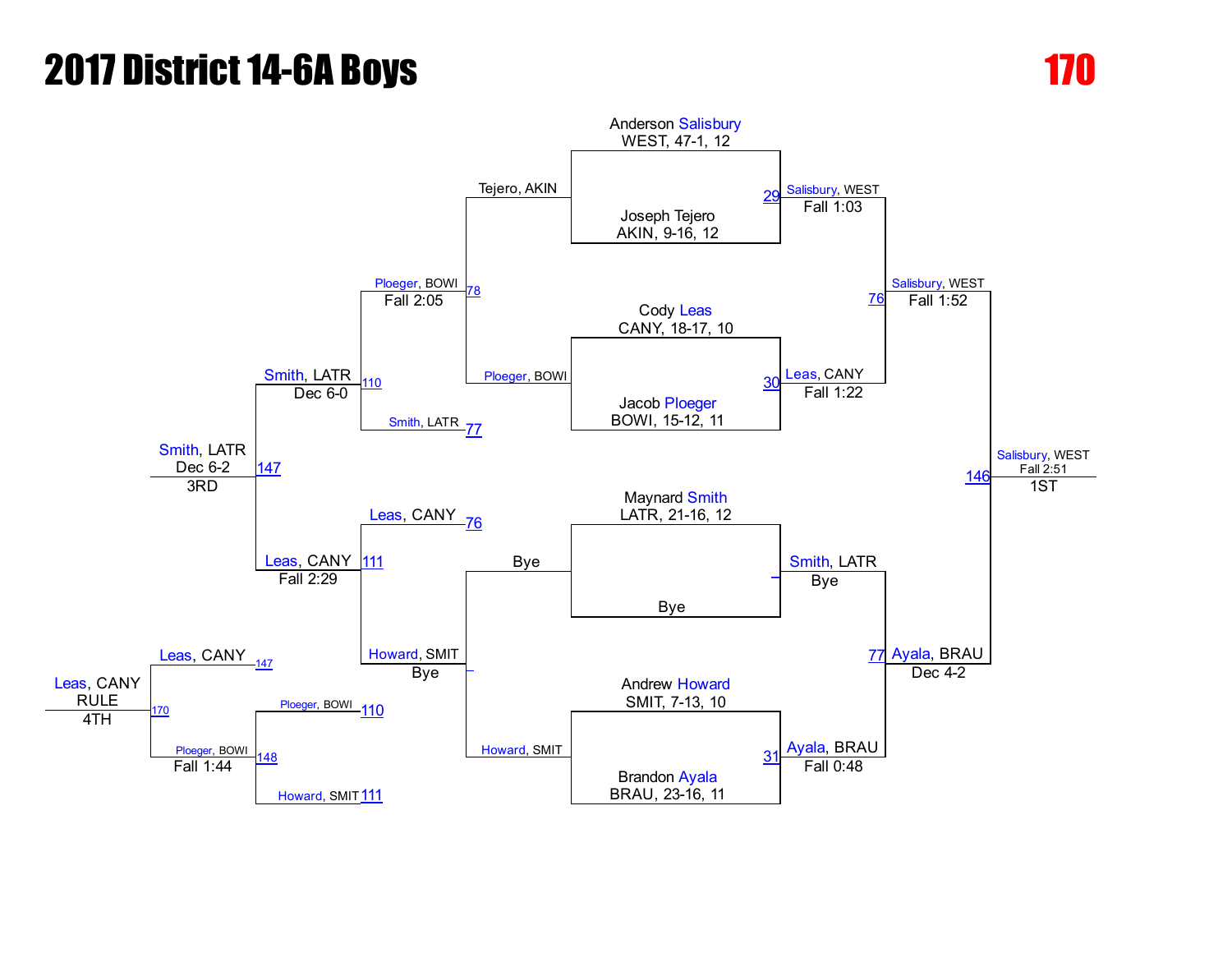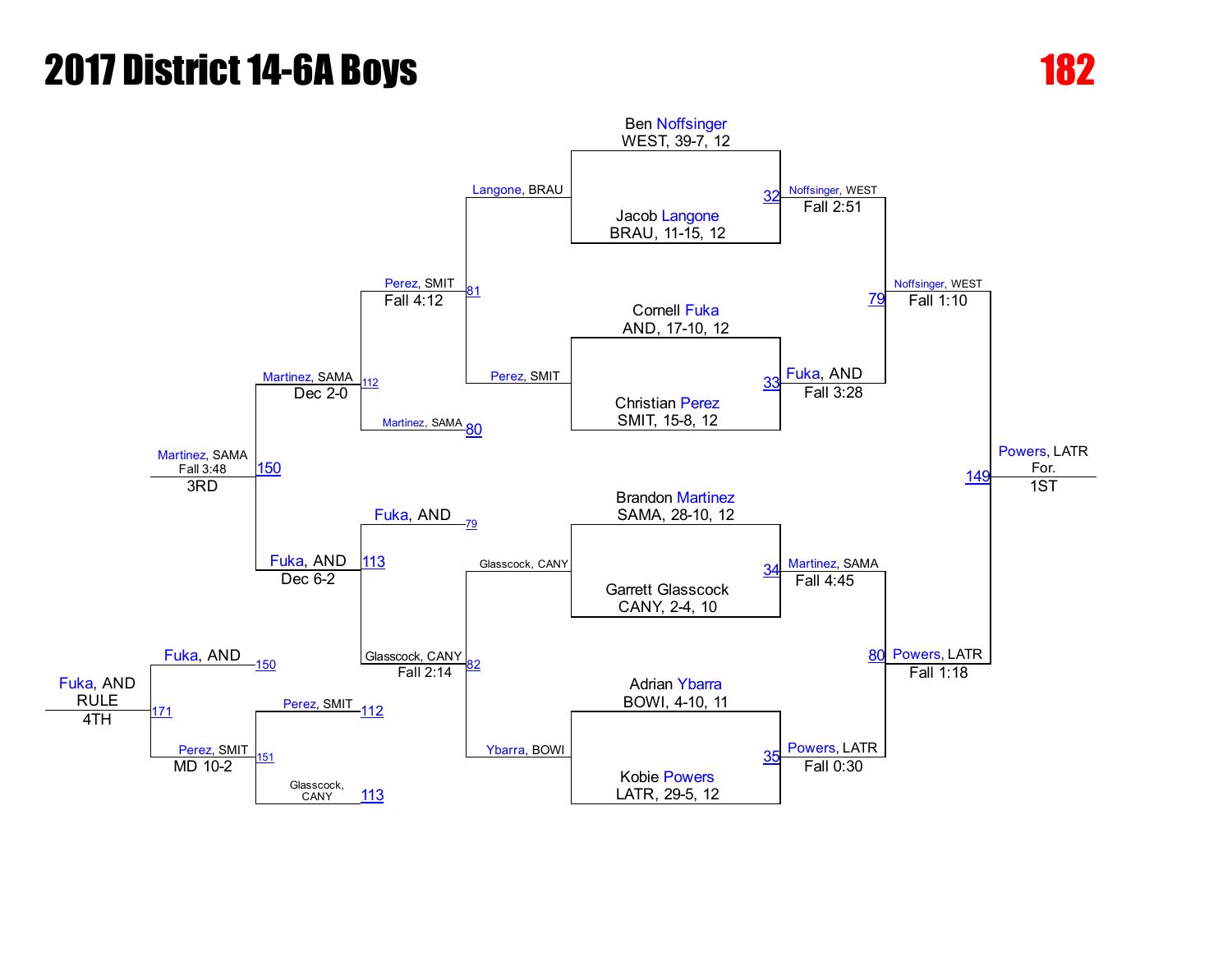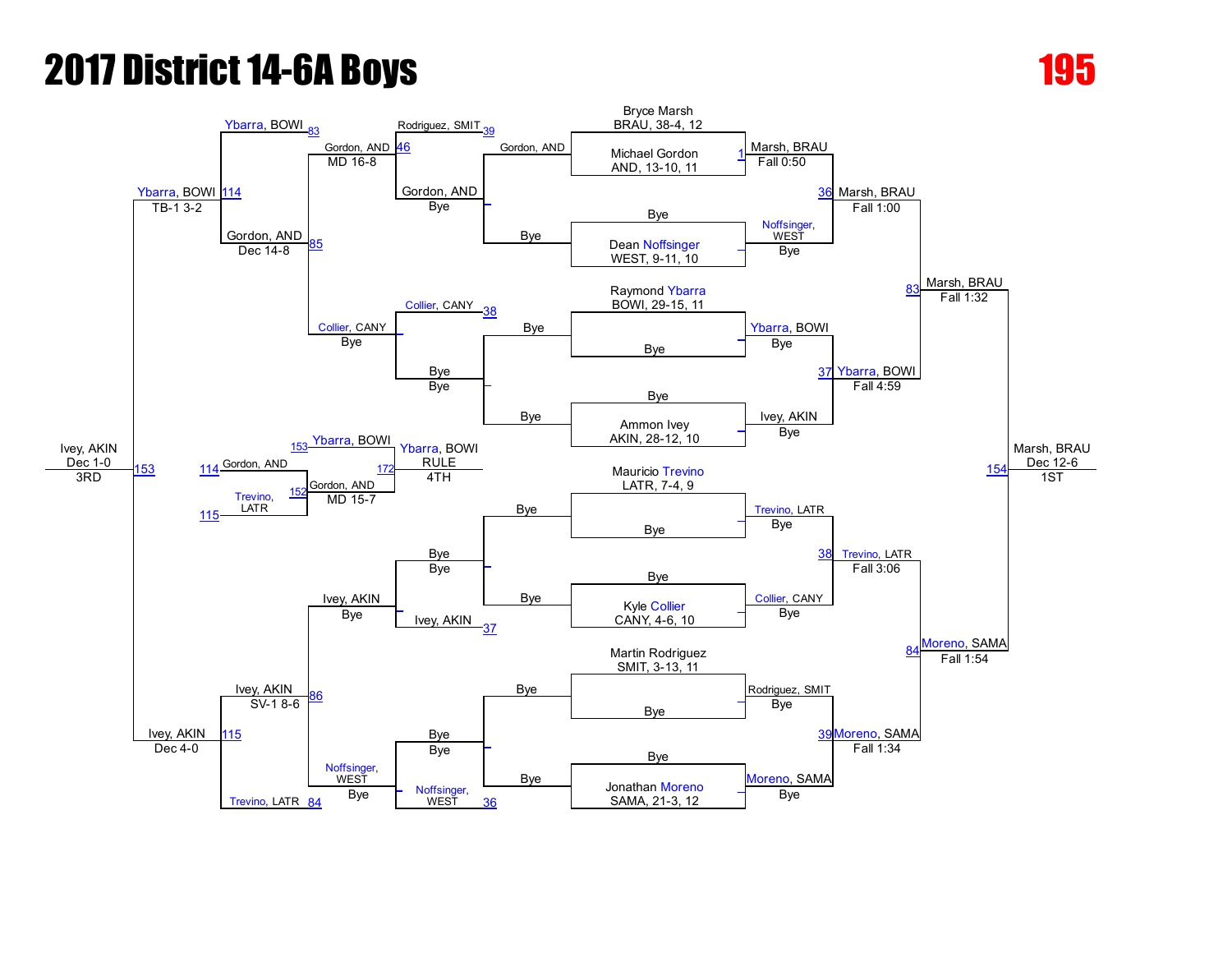## **2017 District 14-6A Boys 220 Property 220 Property**